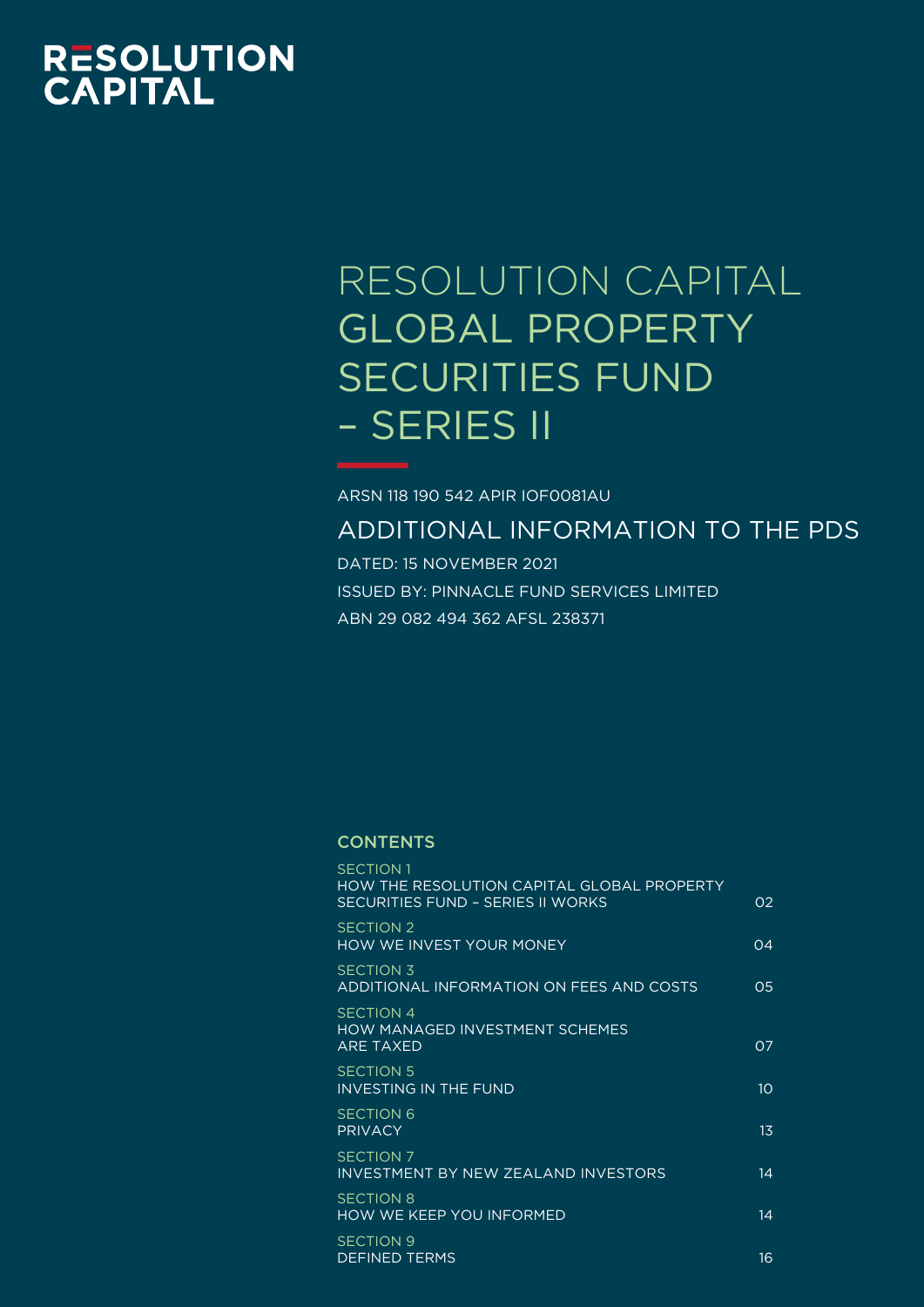# **Contact Details** Responsible Entity

Pinnacle Fund Services Limited Level 19, 307 Queen Street Brisbane QLD 4000 Phone: 1300 010 311 Email: service@pinnacleinvestment.com

# Investment Manager

Resolution Capital Limited Level 38, Australia Square Tower 264 George Street Sydney NSW 2000 Phone: 1300 737 240 (+612 8258 9188, if calling from New Zealand) Website: www.rescap.com

This Additional Information to the Product Disclosure Statement ('Additional information to the PDS') provides additional information you need to make a decision about the Resolution Capital Global Property Securities Fund – Series II ARSN 118 190 542 ('the Fund'). The PDS and Additional information to the PDS should be considered before making a decision to invest in the Fund.

Pinnacle Fund Services Limited ABN 29 082 494 362 AFSL 238371 is the Responsible Entity ('Responsible Entity', 'RE', 'we', 'our', 'us') of the Fund. Pinnacle Fund Services Limited is wholly owned by Pinnacle Investment Management Limited ABN 66 109 659 109 ('Pinnacle').

We have appointed Resolution Capital Limited ABN 50 108 584 167 AFSL 274491 ('Resolution Capital' or 'Investment Manager') as the investment manager of the Fund.

None of the Responsible Entity, Pinnacle and Resolution Capital guarantees the performance of the Fund or the return of capital or income. Your investment in the Fund is subject to investment risk. This could involve delays in repayment and loss of income, or the principal invested.

The information in the PDS and Additional information to the PDS is general information only. To the extent the information in the PDS and Additional information to the PDS constitutes financial product advice, such advice does not take into account your individual objectives, personal financial situation or needs. Before investing, you should consider the appropriateness of the advice in light of your own objectives, financial situation and needs. We strongly recommend that you consult a licensed financial adviser to obtain financial advice that is tailored to suit your personal circumstances. You should also read the PDS before making any decision about whether to acquire units in the Fund.

The investment offered in the PDS and Additional information to the PDS is available only to persons receiving the PDS (electronically or in hard copy) within Australia and New Zealand. Units in the Fund may not be offered or sold within the US, or sold to, or for the account or benefit of, any 'US Persons' (as defined in Regulation S of the US Securities Act 1933, as amended).

All monetary amounts referred to in the PDS and Additional information to the PDS are given in Australian dollars and all telephone/fax numbers are to telephone/fax numbers in Australia (unless otherwise stated). All calculation examples shown are rounded to the nearest whole dollar.

A reference to a 'Business Day' is a reference to a day which is not a Saturday, Sunday or public holiday in New South Wales, Australia.

# **Updated information**

The information in the PDS and Additional information to the PDS may change over time. We may update this information where this does not involve a material adverse change and make it available to you, where permitted by law, at www.rescap.com/globalfund/seriesII. You can also obtain updated information by contacting Pinnacle on 1300 010 311. A paper copy of any updated information is available free on request. By making an application to acquire a unit, you agree to receive certain communications and disclosures in relation to the Fund and units in digital form.

# **1 HOW THE RESOLUTION CAPITAL GLOBAL PROPERTY SECURITIES FUND – SERIES II WORKS**

# **How the Fund is valued**

All assets within the Fund are usually valued daily. More frequent valuations are permitted under the constitution and we may revalue the Fund's assets more or less frequently if it is considered appropriate or in certain circumstances.

The Gross Asset Value ('GAV') of the Fund equals the market value of the assets. The Net Asset Value ('NAV') of the Fund attributable to the units is obtained by deducting any liabilities (for example fees and costs) from the GAV attributable to the units.

# **Unit prices**

A unit price is calculated for every Business Day which is equal to the value of the Fund's net assets attributable to the units divided by the number of units. Generally, the unit price changes daily as the market value of the Fund's assets rises or falls.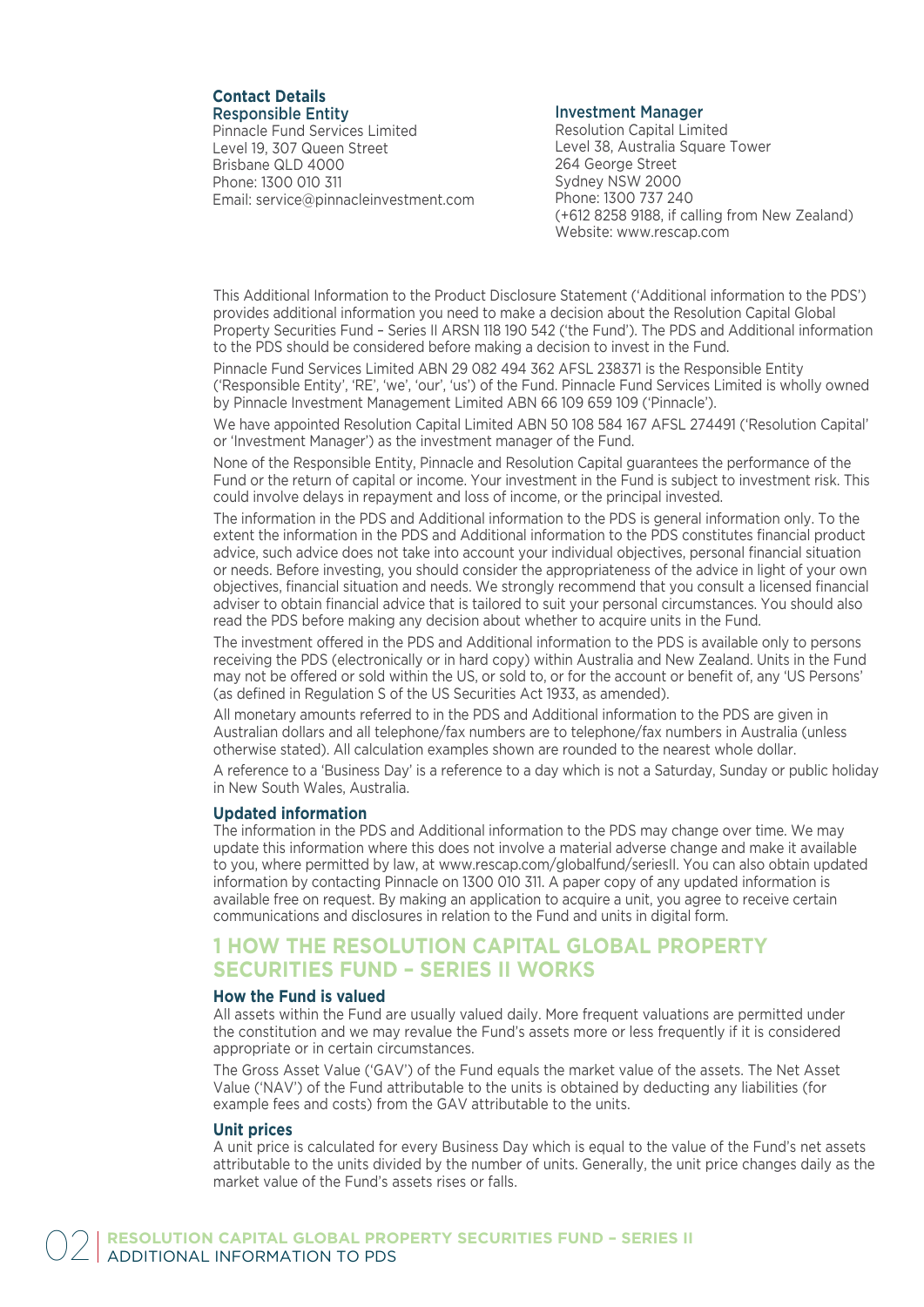The Responsible Entity uses independent pricing services provided by the Fund's Administrator, Citigroup Pty Limited ('Citi'), for the valuation of the Fund's assets, which is generally calculated on a daily basis. Listed investments are marked to market. The value of unlisted investments is determined by the Responsible Entity after consideration of the recommendations from the scheme's investment manager or the valuation method adopted by an independent third party. Unit prices may be viewed on the Investment Manager's website, www.rescap.com/globalfund/seriesII. Unit prices are based on the NAV of the Fund including provisions for income and expenses accrued and an adjustment for a transaction cost factor (see 'Buy/Sell Spread' in Section 3 'Additional Information on Fees and Costs'). A copy of documents outlining the unit pricing methodologies and practices including information about the circumstances where the RE may exercise discretion in determining a unit price and the value of Fund assets is available on request, at no charge, by calling the RE on 1300 010 311.

# Unit pricing policy

The Responsible Entity complies with ASIC Class Order 13/655 as it relates to unit pricing requirements and has adopted a compliant policy for unit pricing discretions it uses in relation to the Fund ('Unit Pricing Policy'). Additional documents may be prepared for this purpose from time to time. This document may be revised or updated to reflect changes in the Fund constitution or the pricing policies of the Responsible Entity.

The Unit Pricing Policy and discretions exercised by the Responsible Entity are available from us, at no charge, upon request.

# Impact of investing just before the end of a distribution period

After a distribution is paid, the unit price usually falls by an amount similar to that of the distribution per unit. This means that if you invest just before a distribution, the unit price may already include income that you would be entitled to receive at the distribution date. Consequently you may have some of your capital returned as income through the distribution payment.

This could affect your taxation position and we recommend you seek professional taxation advice.

# **Income distributions**

# How you receive income from your investment

Income (such as interest, dividends and realised capital gains) from investments in the Fund will be paid to you via income distributions. Distributions are payable quarterly, subject to the Fund having sufficient distributable income.

Distributable income takes into account income received from the investment activities of the Fund less any expenses charged to the Fund, as well as net capital gains made due to trading in the assets of the Fund. Revenue losses are not able to be distributed.

Capital gains are generally not distributed until the end (or shortly thereafter) of the period ending 30 June each year. Any net capital losses are carried forward to be offset against capital gains in future income periods.

#### Distribution reinvestment

Distributions will be automatically re-invested unless you advise otherwise.

The distribution reinvestment price is the unit price at the end of the distribution period (without the applicable buy spread) less the distribution per unit payable. All units allotted as part of the distribution reinvestment will rank equally in all respects with existing units in the same class. At the time the distribution reinvestment price is set, all information that would, or would be likely to, have a material adverse effect on the realisable price of the units will be publicly available.

Investors may elect to have their distributions paid as cash at any time by notifying us or the Fund's Administrator. The change will apply from the date of receipt, as long as it is at least 10 days prior to a distribution date, or such future date as nominated by you.

The Responsible Entity may cancel or suspend distribution reinvestments or modify the terms by which distribution reinvestments are permitted.

# **Operational governance**

The Fund's operation is governed by its constitution and the Corporations Act 2001 (Cth) ('Corporations Act'), with other laws where relevant.

# The Fund's constitution

The constitution contains the rules relating to a number of operational issues and practices, including rights, responsibilities and duties of the Responsible Entity and unitholders, some of which are outlined in further detail in this document.

Copies of the Fund's constitution can be provided on request. Please contact us on 1300 010 311 for further details.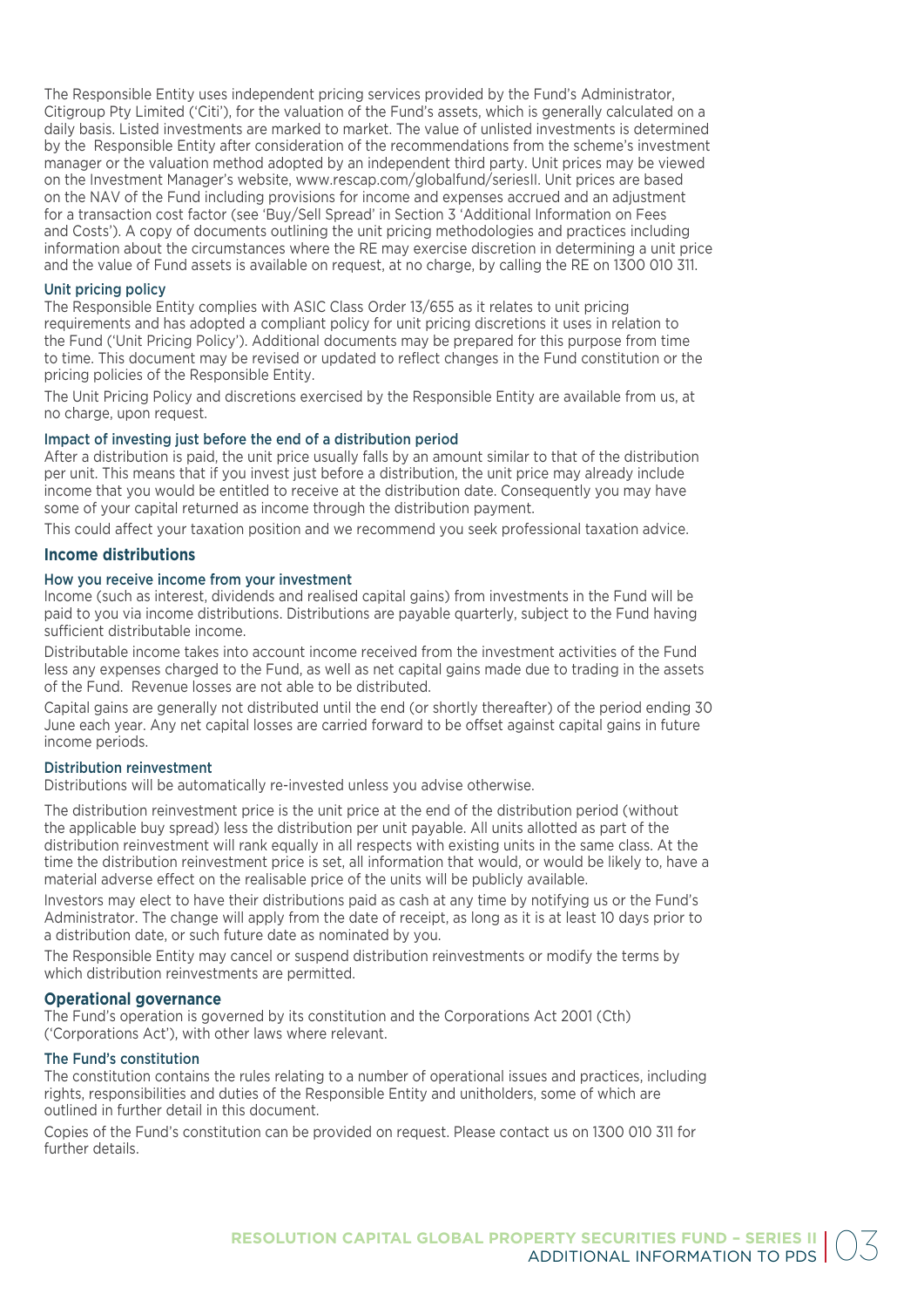# The Fund's compliance plan

The Fund's compliance plan outlines how we aim to ensure compliance with the Fund's constitution, the Corporations Act and other relevant laws.

As a registered managed investment scheme, the Fund's compliance plan has been lodged with the Australian Securities and Investments Commission ('ASIC').

#### Appointed third parties

The Responsible Entity may appoint third parties to assist with the operational management or governance of the Fund. Unless specifically stated, these third parties have no independent discretion with respect to investment management of the Fund's assets.

# **2 HOW WE INVEST YOUR MONEY**

# **Investment philosophy**

Resolution Capital is a specialist investment manager focused on investing in the listed real estate and listed infrastructure sectors of the stock market. Resolution Capital's consistent and rigorous investment strategy and process has been a key feature of the team's success.

Resolution Capital believes that the ultimate driver of REITs and real estate securities is the quality and level of sustainable cash earnings generated by the underlying portfolio of properties. As a result, its investment process is focused on consistently evaluating these cashflows across real estate sectors and regions.

Resolution Capital is focused on fundamentals driven stock selection, through a number of qualitative and quantitative measures, which is focused on:

- High quality, high barrier, hard to replicate strategic assets, which are located in key markets and cities, where there is landlord pricing power;
- Entities with sustainable capital structures, which are run by disciplined and aligned management teams; and
- Robust earnings profile, with the majority of earnings derived from rental activities

The bottom up analysis is reviewed in conjunction with the identification of top down, broader investment and direct real estate themes (e.g. macro-economic conditions, demand and supply levels, construction costs etc.), which may influence a stock's risk level.

Supporting the bottom up philosophy is the division of research responsibilities amongst the investment team by real estate sector, rather than region. Each member of the investment team is responsible and specialises in one or more real estate sectors, such as retail, office, industrial, residential and healthcare. The investment team is uniquely equipped to evaluate companies and their management teams against global peers.

By adopting this approach, Resolution Capital believes it can create a portfolio which has the greatest prospect of delivering returns above inflation and consistent, sustainable, long term outperformance.

#### **Proprietary research**

Resolution Capital invests substantially in research. Proprietary internal research is critical to the development of the business and its ability to out-perform. When possible, the investment team travels extensively to gauge local markets, perform site inspections and meet with management and market participants.

Resolution Capital utilises many different external sources of information such as company reports, research houses, industry contacts, brokers, real estate agents, economists, industry groups and industry conferences. While Resolution Capital has access to a wealth of data from a number of sources worldwide, emphasis is often placed on the insight gained from talking to management, visiting properties and our global network of industry contacts.

# **Portfolio construction**

Resolution Capital adopts a "multiple portfolio manager" approach to portfolio construction for the Fund. The Fund's portfolio comprises separate individual portfolios, with each Resolution Capital portfolio manager constructing their own global portfolio. The Fund represents the consolidation of these portfolios. Currently there are four portfolio managers but this can change from time to time. It is inevitable, and intentional, that there is significant overlap in the stocks chosen by each portfolio manager, illustrating which stocks have the strongest investment prospects.

This investment decision making process has numerous benefits. Firstly, since each portfolio manager invests across sectors and regions, it encourages cross debate whilst drawing upon each team member's individual strengths. Secondly, it forces portfolio managers to test and challenge each other's conviction. Thirdly, it gives portfolio managers a greater ability to translate their ideas into actual investment decisions while also enhancing accountability and providing a career path for analysts.

**RESOLUTION CAPITAL GLOBAL PROPERTY SECURITIES FUND – SERIES II**<br>ADDITIONAL INFORMATION TO PDS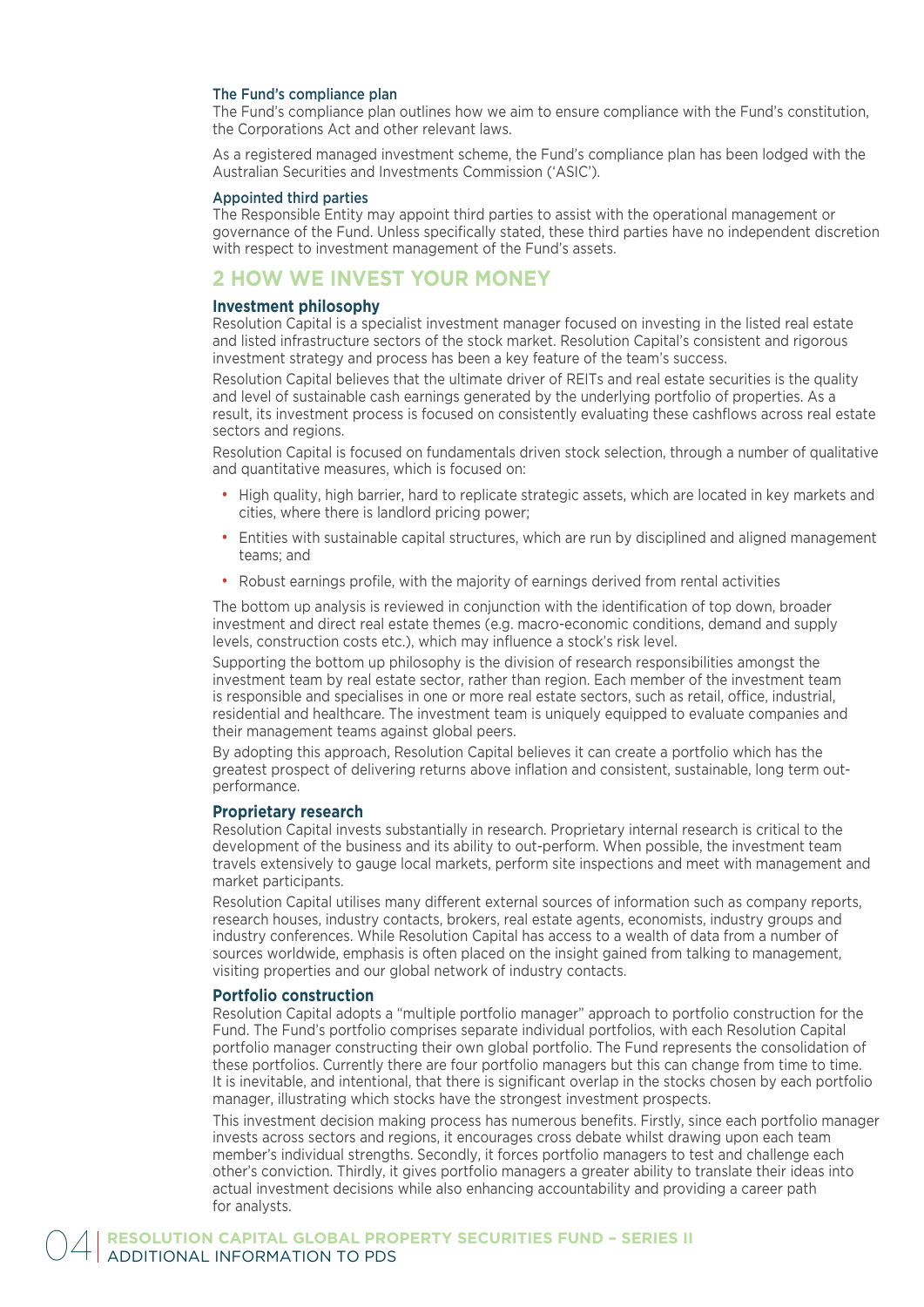Importantly, the "multiple portfolio manager" approach also significantly mitigates key person risk, as each portfolio manager has a demonstrated track record of managing the portfolio. Resolution Capital strongly believes that this approach will lead to superior and more consistent investment returns over the long term.

While there are no pre-determined geographic or sector allocation limits, in order to maintain diversity the Fund will generally have an exposure to at least three sectors and three geographic areas. Whilst the Fund will have no limit to the number of investments in its portfolio, it will generally hold between 30 and 60 stocks.

The Fund portfolio is continually monitored and reviewed as market conditions change in order to maintain an optimum mix of high conviction ideas whilst minimising trading and transaction costs.

For reasons of investment efficiency the Fund may gain its exposure by holding units in other managed investment schemes managed by Resolution Capital, including the Resolution Capital Global Property Securities Fund (ARSN 128 122 118)('Underlying Fund').

# **Labour, Environmental, Social and Governance ('ESG')**

Resolution Capital has a long history of taking a responsible approach to investing and places paramount importance on protecting its clients' interests. Resolution Capital has been a signatory to the United Nations initiated Principles for Responsible Investment (www.unpri.org), since 2010.

Environmental, Social and Governance (ESG) considerations are an integral part of Resolution Capital's investment philosophy. Resolution Capital believes these initiatives benefit the broader community and that strong ESG practices of the companies in which the Fund invests are likely to be additive to their performance and lead to investors ultimately being rewarded through superior investment outcomes.

Resolution Capital integrates ESG considerations into its investment process to align itself with the six Principles of UNPRI and incorporates ESG factors in stock analysis and as discussion points for broader engagement activities. There is no predetermined view of the extent to which the considerations it may become aware of are incorporated, except where they may financially affect the investment.

Resolution Capital does not have a specific methodology for how labour standards considerations are taken into account in the selection, realisation and retention of the Fund's investments. In practice, Resolution Capital records labour disclosures where available, to the extent it has a financial impact on the Fund's investment.

The integration of ESG into the investment process is supplemented by Resolution Capital's engagement policy and activities, which are designed to optimise their ability to affect outcomes and enhance investment decision-making. Resolution Capital's engagement activities include proxy voting and it is the policy of Resolution Capital to vote on all proxy resolutions it has the ability to vote on.

The Resolution Capital polices relating to the manner in which ESG considerations are incorporated in the investment process can be accessed on www.rescap.com/about/ or free of charge by contacting Resolution Capital on 1300 737 240.

# **3 ADDITIONAL INFORMATION ON FEES AND COSTS**

This section provides summary information about the main fees and costs that you may be charged for your investment in the Fund. The fees and costs charged by the Fund may be deducted from your account, from the returns on your investment or from the Fund's assets as a whole.

# **Additional explanation of fees and costs**

# **Management costs**

The management costs in relation to the Fund are generally the administration and investment fees and costs (excluding transaction costs) of the Fund. These costs include:

- Responsible Entity fees;
- administration costs:
- safe keeping fees
- audit costs; and
- legal costs.

The Investment Manager pays management costs out of the fees it receives. Therefore, for this Fund, the management fee and indirect costs will typically reflect the total management costs.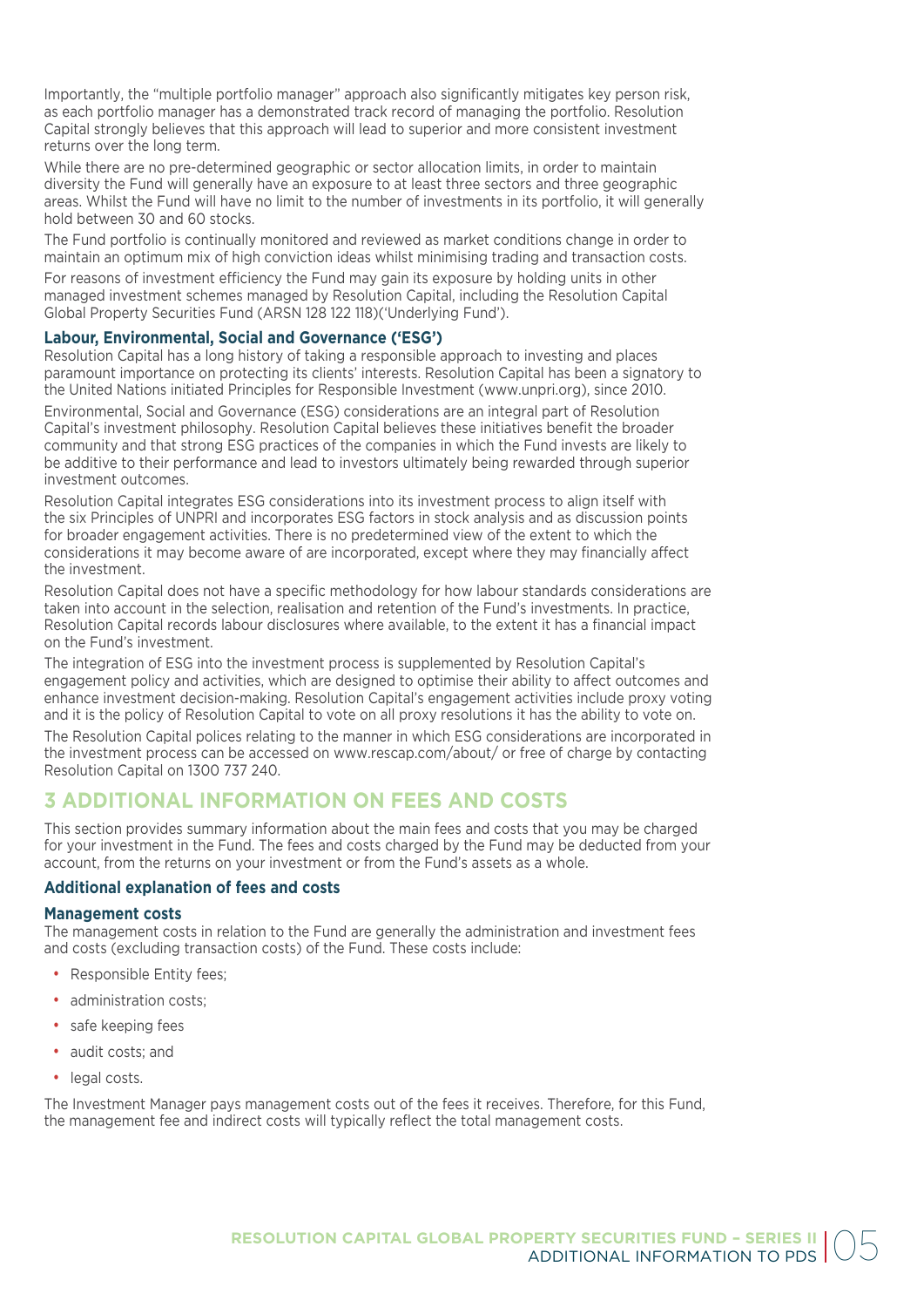# **Indirect Costs**

Indirect costs form part of management costs and include fees and expenses arising from any investment which qualifies as an interposed vehicle (e.g. any underlying fund that the Fund may invest in) and certain OTC derivative costs, where relevant. There are no additional indirect costs to the Fund as the applicable management fee of the Underlying Fund is fully rebated back to the Fund. The actual indirect costs payable (if any) will depend on the investments of the Fund and the indirect costs estimate provided may not be a reliable indicator of future indirect costs of the Fund.

#### **Extraordinary expenses**

Under certain circumstances, extraordinary expenses may be paid directly by the Fund. Extraordinary expenses are not of an ongoing nature.

Examples of this type of expense include:

- convening of unitholders' meeting;
- termination of the Fund:
- amending the Fund constitution;
- defending or bringing of litigation proceedings; and
- replacement of the Responsible Entity.

# **Transaction costs**

Transaction costs associated with dealing with the Fund's assets may be recovered from the Fund. Transaction costs, other than any buy/sell spread (which is described below), may include brokerage, settlement fees, clearing costs and applicable stamp duty when underlying assets are bought or sold.

The total transaction costs incurred by the Fund for the previous financial year were calculated to be \$20 based on a \$50,000 holding (approximately 0.04% of total average net assets). The total transaction costs, net of buy/sell spread recovery, were calculated to be approximately 0.00% of total average net assets, or \$0 based on a \$50,000 holding. These net transaction costs are borne by the Fund as an additional cost to investors and are shown in the "Fees and costs summary" in the PDS. These costs are in addition to the management costs set out above. These estimated costs are based on the actual amount for the Fund for the previous financial year.

Transaction costs are paid out of the assets of the Fund and are not paid to Resolution Capital.

# **Buy/Sell spread**

The buy/sell spread forms part of the transaction costs. When you invest or withdraw all or part of your investment we generally apply a cost via a unit price 'buy/sell spread', which is an additional cost to you and retained by the Fund. A buy/sell spread operates to increase the relevant unit price for each new investment and to decrease the unit price for each withdrawal to cover costs of underlying portfolio transactions, which include brokerage, share settlement and clearing fees, government charges/stamp duty, bank charges and foreign exchange transaction fees. The current buy/sell spread for the Fund, which is an estimate of these costs, is 0.20% on both investment and withdrawal. For example, if \$50,000 was invested in, or withdrawn from, the Fund the cost of your buy/sell spread would be \$100 in and \$100 out.

The purpose of the buy/sell spread is to ensure that the costs to the Fund of buying or selling underlying assets is borne by investors as they invest or withdraw and to not disadvantage longer term investors remaining in the Fund.

From time to time, we may vary the buy/sell spread. Any revised spread will be applied uniformly to transacting investors while that spread applies. In circumstances where the Responsible Entity determines that unitholders of the Fund are not being treated equitably (for example, withdrawals in stressed and dislocated markets), the buy/sell spread may be higher than our estimate.

The Responsible Entity has discretion to waive or reduce the buy/sell spread where the Fund incurs no costs, or reduced costs. Investors will be provided with notification of any changes to the buy/sell spread via Resolution Capital's website at www.rescap.com/globalfund/seriesII.

#### **Incidental fees and costs**

Standard government fees, duties and bank charges may also apply to your investments and withdrawals, including dishonour fees and conversion costs.

All monetary amounts referred to in the PDS are given in Australian dollars. Where you invest in another currency, any costs associated with currency conversion will be deducted from your application or withdrawal amount.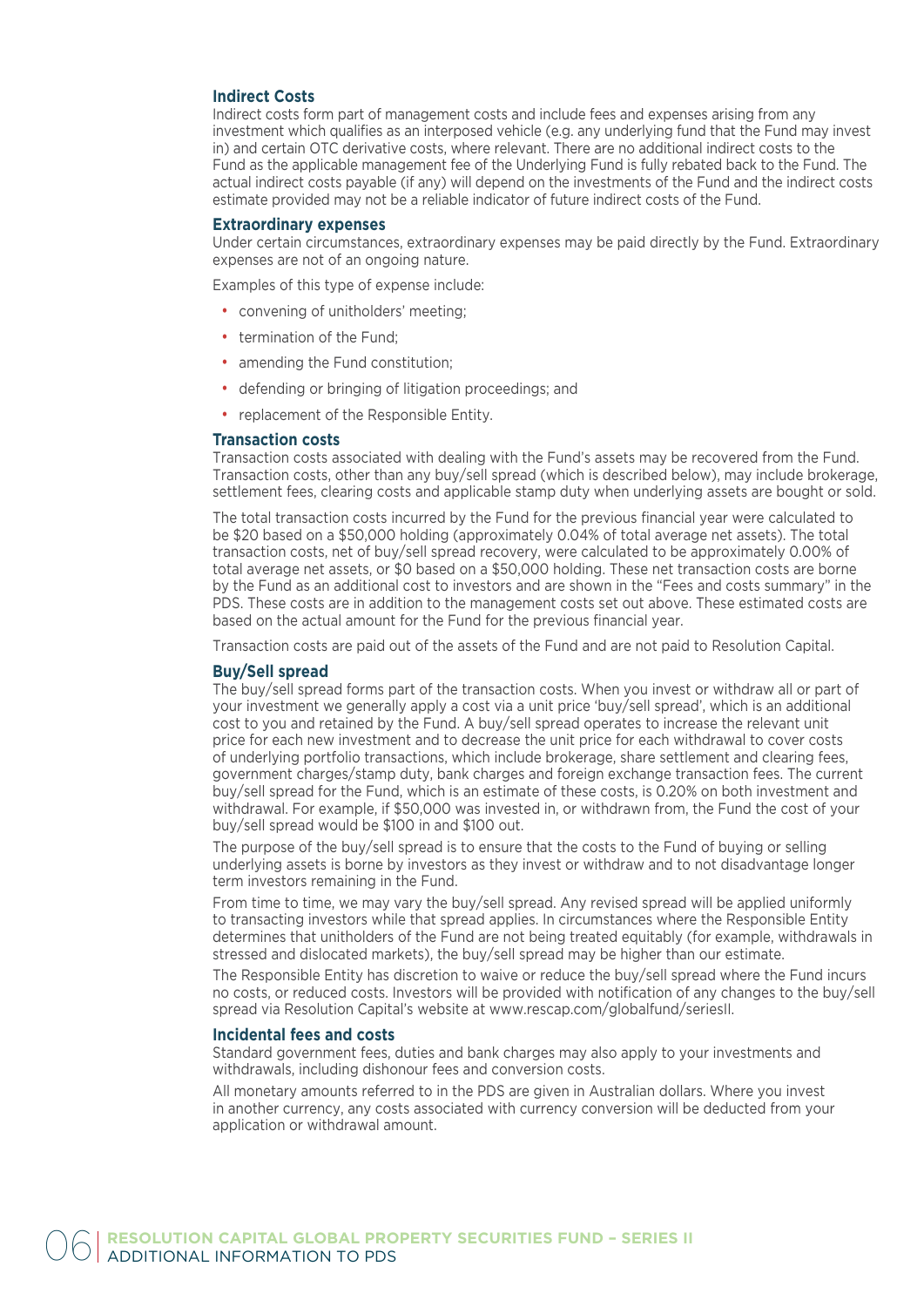# **Fees for Indirect Investors**

Indirect investors must also refer to the fees and costs payable for the Investor Directed Portfolio Service ('IDPS'), master trust or wrap account they are investing through. The IDPS operator will be the registered holder of the units and may charge you fees that are different or in addition to the Fund's fees detailed in this section and the PDS. You should refer to the offer document for the relevant IDPS, master trust or wrap account for more information.

# **Differential fee arrangements**

The management costs of the Fund may be negotiated with persons who qualify as wholesale clients within the meaning of the Corporations Act, such as sophisticated or professional investors. In negotiating such fees, we will take into consideration our obligations under the Corporations Act. Such arrangements will be by individual negotiation and will be disclosed separately to relevant clients. Please contact us on 1300 010 311 for further details.

# **Changes to fees and other costs**

We reserve the right to change fees and other costs, subject to any limitations under the Fund constitution and applicable law. We will give investors 30 days' notice prior to any increase in fees. The Investment Manager pays costs out of the management fees it receives. The Fund constitution provides for various fees which we do not currently recover from the Fund.

# **Adviser fees**

We do not pay fees to financial advisers. If you consult a financial adviser, you may incur additional fees charged by them. You should refer to the Statement of Advice they give you for any fee details.

# **Payments to IDPS Operators**

Subject to the law, annual payments may be made to some IDPS Operators because they offer the Fund on their investment menus. Product access is paid by the Investment Manager out of its investment management fee and is not an additional cost to the investor.

# **For more information on fees and costs**

If you would like to better understand how our fee structure may impact your investment in the Fund, we recommend that you speak to your financial adviser or visit the ASIC website at www. moneysmart.gov.au where a fee calculator is available to help you compare the fees of different managed investment products.

# **4 HOW MANAGED INVESTMENT SCHEMES ARE TAXED**

# **WARNING: Investing in a registered managed investment scheme is likely to have tax consequences. You are strongly advised to seek professional tax advice.**

The taxation implications of investing in the Fund can be complex and depend on a number of factors, including whether you are a resident or non-resident of Australia for taxation purposes and whether you hold the units on capital account or revenue account.

The following tax comments have been prepared on the assumption that:

- the investor holds the units on capital account as a long-term investment:
- the Fund qualifies as an attribution managed investment trust ('AMIT') within the meaning of section 276-10 of the Income Tax Assessment Act 1997 and the Responsible Entity of the Fund elects to apply the AMIT regime to the Fund; and
- the Fund has made an irrevocable "capital election"' to apply the Capital Gains Tax ('CGT') provisions pursuant to section 275-115 of the Income Tax Assessment Act 1997.

# **Income of the Fund**

The Fund has been established as an Australian resident unit trust. In accordance with the AMIT provisions, the Fund is required to determine its taxable income for the financial year. The Fund then attributes these amounts of assessable income, exempt income, non-assessable non-exempt income, and tax offsets (referred to as "characters") to investors on a fair and reasonable basis in accordance with their interests. Investors will be provided with an AMIT Member Annual ("AMMA") Statement for tax purposes after 30 June each year to assist the investor in determining their tax position. The AMMA Statement will advise all amounts attributed to an investor by the Fund for inclusion in their income tax returns. The AMMA Statement will also advise the character of the income, and any costbase adjustments required to the units. Generally, no Australian income tax will be payable by the Responsible Entity of the Fund where investors are attributed with all taxable characters of the Fund each year.

The Fund's investments and activities are likely to give rise to income, dividends and capital gains and losses. Further detail in respect of the Australian tax treatment of these income/gains and losses at the Fund level is provided below. In normal circumstances, you should expect the Fund to derive assessable income and/or capital gains each year.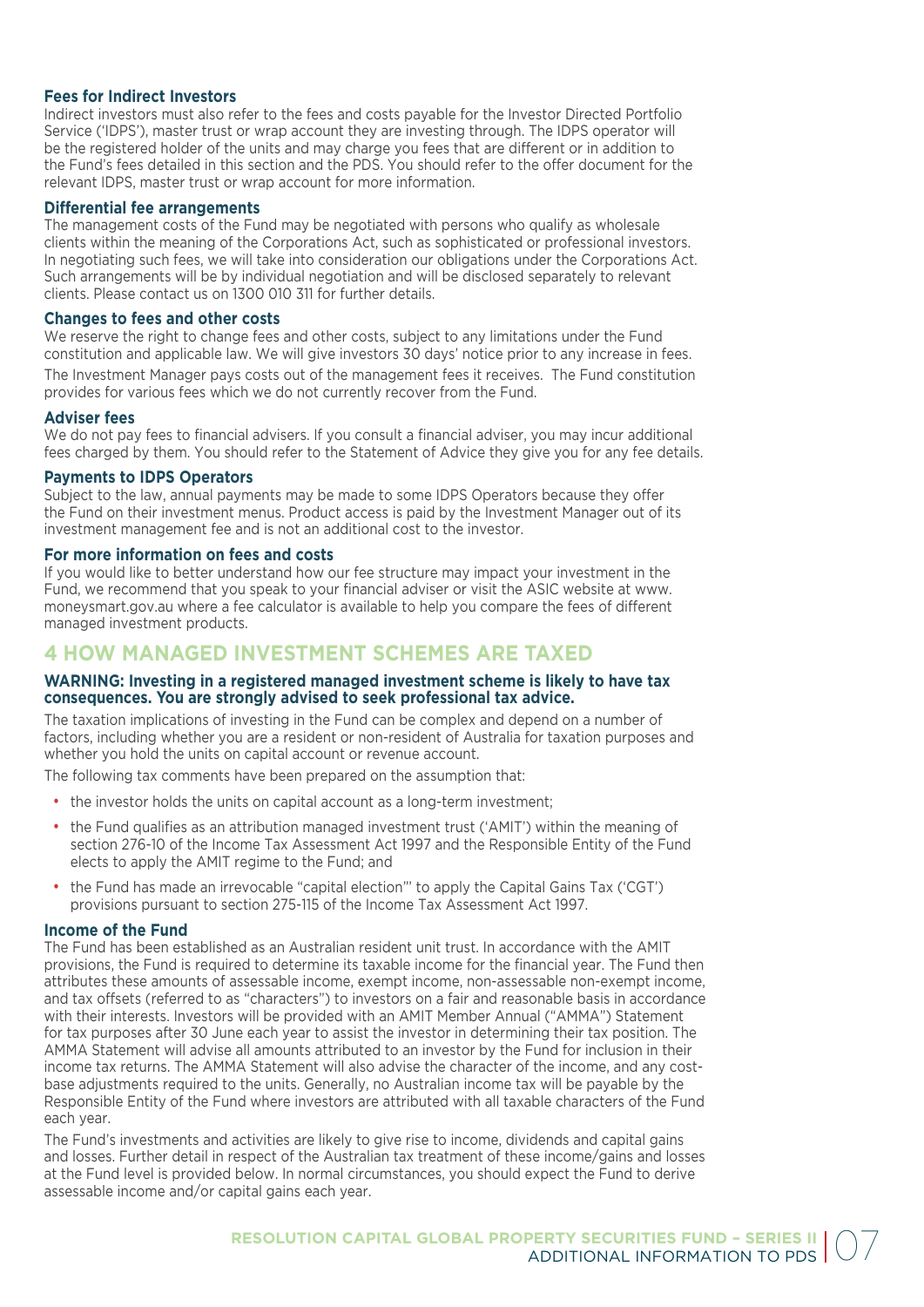# Franking credits

The Fund may derive franking credits from the receipt of franked dividends. These franking credits will be attributed to investors if certain conditions are met. One of these conditions is that the 45-day holding period rule has been satisfied by the Fund.

#### Tax losses

In the case where the Fund makes a loss for tax purposes, the Fund cannot distribute the loss to investors. However, subject to the Fund meeting certain conditions, the Fund may be able to take into account the losses in determining the taxable income position in subsequent years.

# Taxation of Financial Arrangements (TOFA) rules

Financial arrangements directly held by the Fund (for example debt securities and hedging arrangements) may be subject to the TOFA rules. Under the TOFA rules, gains and losses on financial arrangements are generally assessable for tax purposes on an accruals basis (where the gains/losses are sufficiently certain) or realisation basis, unless a specific TOFA elective methodology is adopted. The TOFA rules will also treat relevant gains and losses in relation to financial arrangements as being on revenue account.

#### Taxation of Australian resident investors

Investors are generally subject to tax on their share of the taxable characters attributed to them by the Fund each year. Investors are treated as having derived their share of the taxable characters of the Fund directly on a flow through basis.

The way in which investors are taxed will depend on the underlying nature of each character they receive (for example, franked dividends to which franking credits may attach, capital gains, foreign income to which foreign income tax offsets may attach, or interest income).

The AMMA Statement, provided after 30 June each year (within 3 months of the end of the income year), will outline the amounts attributed to you by the Fund and the nature of those amounts (i.e. the characters of the total amount attributed), including any foreign income tax offsets and franking credit entitlements.

#### Capital gains

To the extent that an investor is attributed with characters of assessable capital gains, investors will include the capital gain in their net capital gain calculation. Certain investors may be entitled to apply the relevant Capital Gains Tax ('CGT') discount in working out the net capital gain to include in their assessable income (refer further comments below).

#### Franking credits

If franking credits are attributed to investors by the Fund, investors must include the amount of the franking credits in addition to the franked dividend income in their assessable income.

Certain requirements, including the 45-day holding period rule, may need to be satisfied in order to utilise franking credits in relation to dividends. The investor's particular circumstances will be relevant in determining whether the investor is entitled to any franking credits in respect of franked dividends. A tax offset equal to the franking credits will be applied against the tax otherwise payable by investors on their total assessable income, subject to the investor satisfying specific conditions. Corporate investors may be entitled to convert any excess franking credits into tax losses. Certain other investors may be entitled to obtain a refund of any excess franking credits.

#### Under and overstatements of taxable income

If the Responsible Entity discovers understatements or overstatements of taxable income and tax offsets in prior years, the Responsible Entity has the ability under the AMIT regime to deal with these understatements and overstatements in the financial year in which they are discovered or to carry these forward to be dealt with in a future income year. That is, the distribution statements in relation to the discovery year may be adjusted to take into account these understatements or overstatements from a prior financial year, rather than re-issuing amended distribution statements for the prior financial year to which the understatements or overstatements relate.

The amount of attributed income from the Fund which the investor is required to include in their assessable income may be different to the cash distributions received by an investor in respect of their units. This is because the distributions received on the units may be determined by reference to the cash returns received in respect of the Fund, whereas the attributable income of the Fund is determined by reference to the overall income tax position of that Fund.

An investor may be required to make, in certain circumstances, both upward or downward adjustments to the cost or cost base of their unit holdings, where there is a difference between the cash amount distributed by the Fund and the taxable characters attributed by the Fund to investors for any income year.

If the amount of cash received exceeds the taxable characters attributed by the Fund, the cost or cost base of the investor's units in the Fund should be reduced by the excess amount. This results in either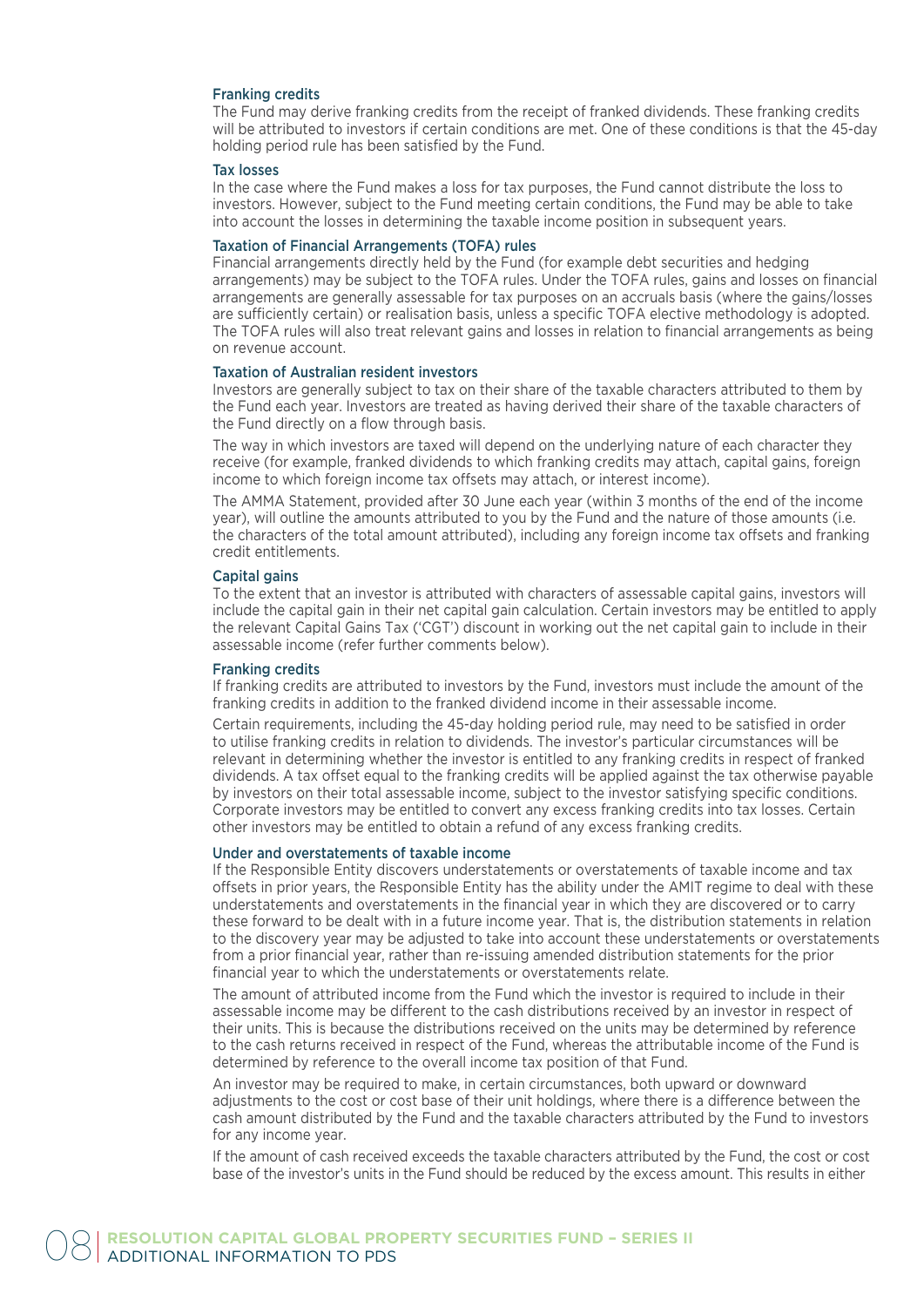an increased capital gain, or a reduced capital loss, upon the subsequent disposal of the investor's units in the Fund. Should the cost base of the units be reduced to below zero, the amount in excess of the cost base should be treated as a capital gain that is to be included in the investor's assessable income.

Conversely, where the cash amount received falls short of the taxable characters attributed by the Fund during a financial year, the cost or cost base of the investor's units in the Fund should be increased by the shortfall amount.

# **Withdrawals from the Fund and disposal of units**

Withdrawal or disposal of a unit in the Fund is the disposal or cancellation of a CGT asset by an investor and a CGT event for tax purposes. To the extent that the proceeds exceed the cost base of the unit, you will make a capital gain. However, if the proceeds are less than your reduced cost base, you will make a capital loss. Generally, a capital loss can only be used to offset against capital gains derived in the current or a future tax year.

An individual, trust or complying superannuation entity or a life insurance company that holds their units as a complying superannuation/FHSA asset may be able to claim the benefit of the CGT discount if they have held the units for 12 months or more. A corporate investor cannot claim the benefit of the CGT discount. Gains and losses realised by an investor who holds their units on revenue account will be taxable as ordinary income or an allowable deduction, as the case may be, and will not qualify for the CGT discount.

It is important to highlight that on 8 May 2018, the Australian Government announced a proposed integrity measure to prevent Managed Investment Trusts (MITs) and AMITs from applying the CGT discount at the trust level. On 30 June 2020, the Australian Government announced that the start date that had been previously proposed for this measure (being 1 July 2020) would be revised as a result of the reprioritisation of Australian Government resources and the shortened parliamentary sitting period in 2020 due to the COVID-19 crisis. The start for this proposal to apply has been revised to income years commencing on or after three months after the date of Royal Assent of the enabling legislation. At present, the legislation to introduce this new proposal has not yet been released and is still being developed. In this regard, it is recommended that any investors which are MITs or AMITs seek independent professional taxation advice in relation to the status and implications of this proposal before investing in the Fund.

# **Non-resident individual unit holders**

The above taxation summary is only for investors who are residents of Australia for tax purposes. The tax treatment of non-resident investors in the Fund depends on the investor's particular circumstances and the provisions of the relevant Double Tax Agreement between Australia and the country of residence. It is important that non-resident investors seek independent professional taxation advice before investing in the Fund.

The Fund may be required to withhold tax on part, or all, of the distributions made to non-resident investors.

# **Goods and Services Tax ('GST')**

Unless otherwise stated, the fees quoted in this PDS are inclusive of the net effect of GST and Reduced Input Tax Credits ('RITC').

# **Tax File Numbers and Australian Business Numbers**

You are not required to quote your Tax File Number ('TFN') or, if you have one, an Australian Business Number ('ABN') or claim an exemption from providing a TFN.

However, if a TFN or ABN is not provided, or an exemption is not claimed, we are required by law to withhold tax from distributions at the top marginal tax rate plus the Medicare Levy. If you are making this investment on behalf of a business or enterprise you carry on, you may quote your ABN instead of a TFN.

# **Tax reforms**

The expected tax implications of investing in the Fund may change as a result of changes in the taxation laws and interpretation of them by the Courts and/or the Australian Taxation Office.

It is recommended that investors obtain independent taxation advice that takes into account your specific circumstances regarding investing in the Fund and the potential application of any changes in the tax law.

# **Foreign Account Tax Compliance Act ('FATCA') and OECD Common Reporting Standard ('CRS')**

Tax evasion is a global problem and international cooperation and sharing of high quality, predictable information between revenue authorities will help them ensure compliance with local tax laws. FATCA was enacted by the United States (U.S.) Congress to improve compliance with U.S. tax laws by imposing due diligence and reporting obligations on foreign financial institutions, notably the obligation to report U.S. citizen or U.S. tax-resident account holders to the U.S. Internal Revenue Service ('IRS').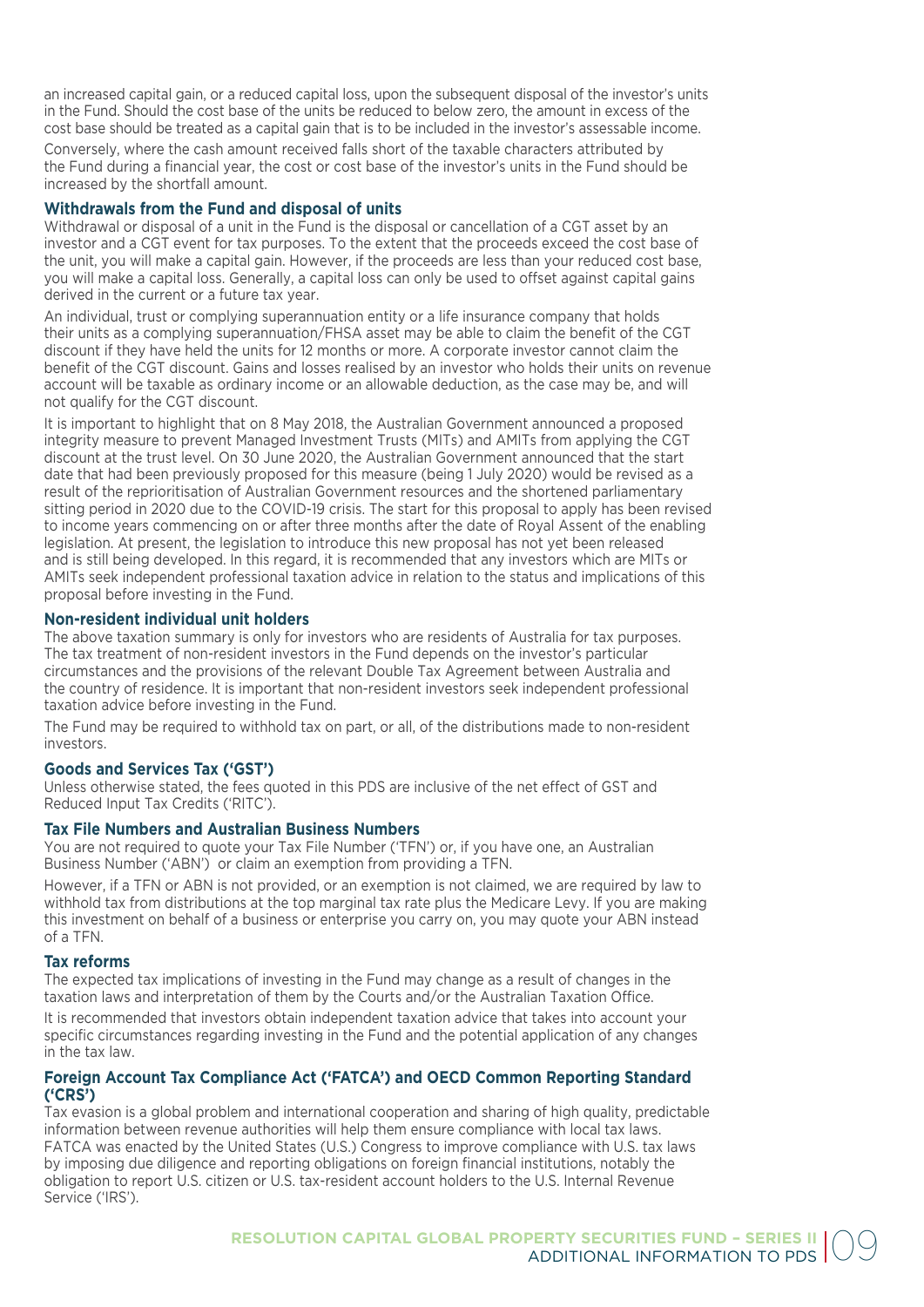Similar to FATCA, the CRS for the automatic exchange of information, is a single global standard for the collection and reporting to tax authorities of information by financial institutions on non-Australian residents.

Accordingly, we may request certain information about yourself (for individual investors) or your controlling persons (where you are an entity) in order for the Fund to comply with its FATCA or CRS obligations. In the event that the Fund suffers any amount of withholding tax (including FATCA withholding tax) and/or penalties, neither the Fund nor the Responsible Entity acting on behalf of the Fund, will be required to compensate you for any such tax, except in exceptional circumstances.

# **5 INVESTING IN THE FUND**

# **Applications**

# **Making an application**

A copy of the Application Form can be obtained on the Fund's website at www.rescap.com/globalfund/seriesII, by contacting Pinnacle on 1300 010 311 or by emailing service@pinnacleinvestment.com. To invest, complete the Application Form (including the provision of other documentation required for identification purposes) and return it with your initial investment amount to the Fund Administrator.

Applications received, verified and accepted by Citi prior to 12:00pm (Sydney time) on a Business Day will generally be processed using the unit price for that day. For applications accepted after 12:00pm or on a non-Business Day, generally the next Business Day's unit price will apply.

We reserve the right not to accept (wholly or in part) any application for any reason or without reason. If we refuse to accept an application, any monies received from you will be returned to you without interest.

# **Additional information about investing**

For an application to be valid the Application Form must be completed correctly, must comply with the designated minimum investment amounts, and be appropriately signed by the applicant(s). However, the Responsible Entity may, at its discretion, accept amounts less than the minimum initial investment amounts. We will not be able to process your application if the Application Form is incomplete or incorrectly completed, or we are not satisfied that we have received the necessary proof of identification requirements to meet our obligations under the Anti-Money Laundering and Counter-Terrorism Financing Act 2006 (Cth) and associated rules and regulations ('AML/CTF Law').

# **Electronic PDS**

The Application Form may only be distributed when accompanied by a complete and unaltered copy of the PDS. The Application Form contains a declaration that the investor has personally received the complete and unaltered PDS prior to completing the Application Form.

The Responsible Entity will not accept a completed Application Form if it has reason to believe that the applicant has not received a complete paper copy or electronic copy of the PDS or if it has reason to believe the Application Form or electronic copy of the PDS has been altered or tampered with in any way. Whilst the Responsible Entity believes that it is extremely unlikely that during the

period of the PDS the electronic version of the PDS will be tampered with or altered in any way, the Responsible Entity cannot give any absolute assurance that this will not occur.

Any investor who is concerned with the validity or integrity of an electronic copy of the PDS should immediately request a paper copy of the PDS directly from the Responsible Entity.

# **Incomplete applications**

Application monies accompanying an incomplete application will be retained in a non-interest bearing trust account for up to 30 days pending receipt of the required information, after which we will return the application monies to you. No interest is received on application monies, including monies for additional investments, and no interest will be paid to you if for any reason your application can not be accepted.

# **Effect of the Application Form**

In addition to the acknowledgments contained in the Declaration on the Application Form, by completing and signing the Application Form, the investor:

- a) agrees to be bound by the provisions of the Fund constitution;
- b) acknowledges having read and understood the PDS, including this document;
- c) authorises the provision of information relating to the investor's account to the named financial adviser, and any other person authorised by that adviser, from time to time;
- d) authorises the use of the TFN information provided on the Application Form in respect of the investor's Fund account;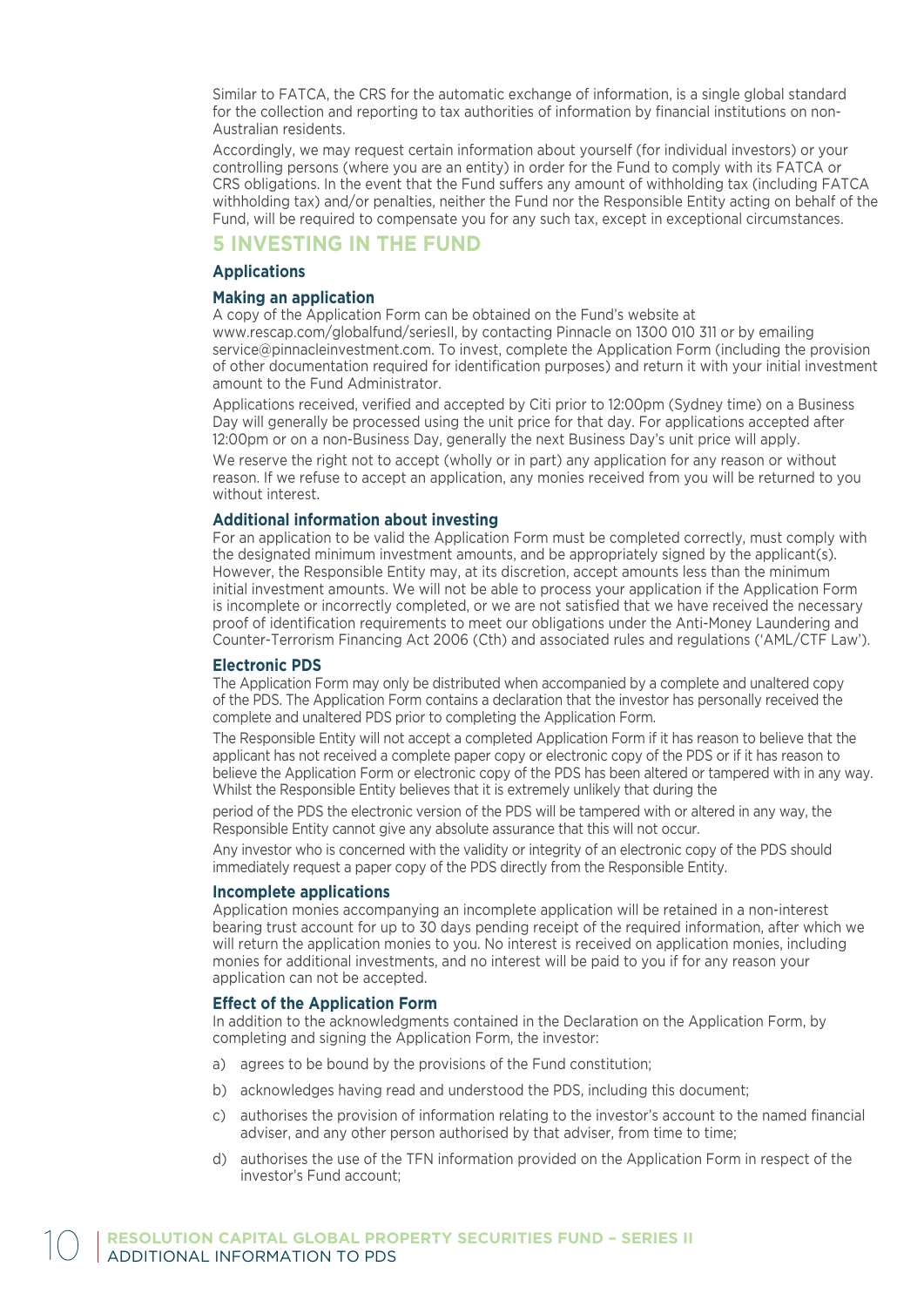- e) acknowledges that neither the Responsible Entity, its respective holding companies and officers, nor the Investment Manager and its respective officers and holding companies, guarantees the capital invested by investors or the performance of the specific investments of the Fund;
- f) acknowledges that the provision of the product available through the PDS should not be taken as the giving of investment advice by the Investment Manager or the Responsible Entity, as they are not aware of the investor's investment objectives, financial position or particular needs;
- g) acknowledges that the investor is responsible for ensuring that the information on the Application Form is complete and correct;
- h) acknowledges that neither the Responsible Entity nor its agents are responsible where a loss may be suffered as a result of the investor providing incorrect or incomplete information;
- i) agrees that the Responsible Entity may:
	- i. require the investor to provide any additional documentation or other information and perform any acts to enable compliance with any laws relating to anti-money laundering and counter terrorism financing ('AML'), FATCA, CRS or any other law;
	- ii. at its absolute discretion and without notice to the investor, take any action it considers appropriate, including blocking or delaying transactions on the investor's account or refuse to provide services to the investor to comply with any law relating to AML or any other law; and
	- iii. in its absolute discretion and without notice to the investor report any, or any proposed, transaction or activity to anybody authorised to accept such reports relating to AML or any other law; and
- j) acknowledges that the Responsible Entity is required to collect the investor's personal information under the Corporations Act and the Anti-Money Laundering and Counter-Terrorism Financing Act 2006 and agrees that information provided may be used as detailed in the PDS and the Responsible Entity's Privacy Policy.

# **Making an additional investment**

You may make additional investments in the Fund by completing the additional investment form accompanying the PDS which can be found at www.rescap.com/globalfund/seriesII or via a written request signed by the necessary signatories or in another format agreed with the Responsible Entity.

Once processed, a confirmation statement of your additional investment will be sent to you.

The minimum additional investment amount is \$5,000 or as agreed with the Responsible Entity. If you are an indirect investor, please contact your IDPS operator for information on how to make an additional investment.

# **Withdrawals**

# **Making a withdrawal**

You can decrease your investment in the Fund by redeeming units at any time. The Responsible Entity endeavours to effect payment of withdrawals within 7 days, however under the Fund's constitution we have up to 21 days. We will not satisfy a withdrawal request if the Fund becomes illiquid (as defined under the Corporations Act). In certain circumstances, such as if there is a freeze on withdrawals, the Responsible Entity may delay payment of your withdrawal proceeds.

In addition to their share of the capital value of the Fund, and as part of the withdrawal proceeds, unit holders will receive their share of any net income of the Fund (corresponding to the unit class, the period of time during which their units were on issue, and the amount of net income accrued or received by the Fund since the last distribution date). These amounts are included in the applicable withdrawal unit price and will be treated as capital.

Direct withdrawal requests can be made daily, and must be received, verified and accepted by Citi prior to 12:00pm (Sydney time) on a Business Day. Withdrawal requests received after that time, or on a non-Business Day, will be treated as being received on the next Business Day. Electronic transfer of the withdrawal proceeds can take up to 7 Business Days, however it will often be completed in a shorter period of time.

There is a minimum withdrawal amount of \$5,000 or less at the discretion of the Responsible Entity. In addition, if your withdrawal request would result in your investment balance being less than \$25,000 we may treat your withdrawal request as being for your entire investment. We will provide investors with advance notice of any compulsory withdrawals.

Please note that we only make payments to your nominated bank or financial institution account.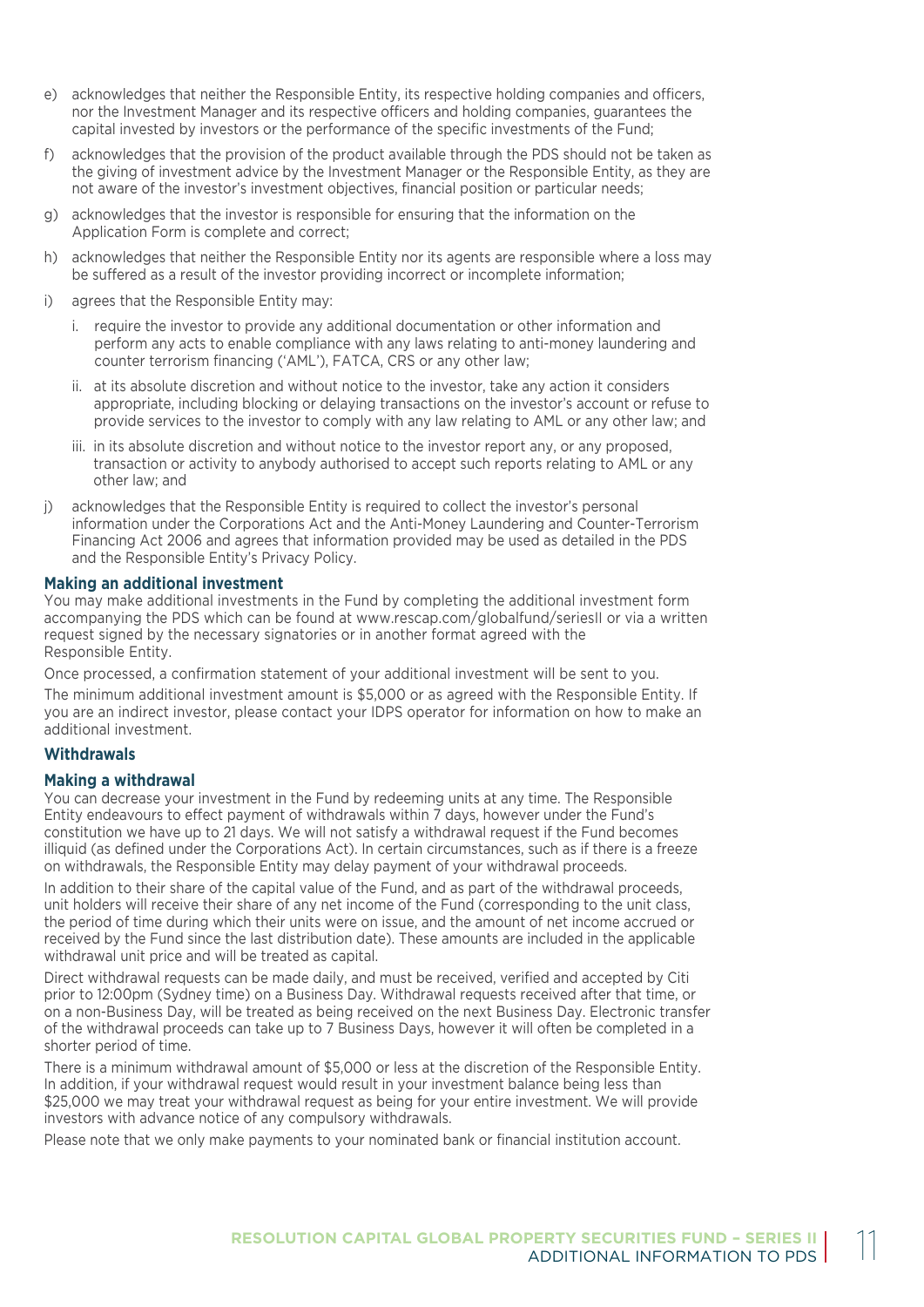No third-party payments will be allowed. There may be circumstances, as permitted under the Fund constitution and Corporations Act, where your ability to withdraw from the Fund is restricted. The following text contains further information on restrictions on withdrawals and should be read in conjunction with the PDS located at www.rescap.com/globalfund/seriesII.

# **Delay to withdrawal payments**

The Responsible Entity endeavours to effect payment of withdrawals within 7 days of receiving a valid withdrawal request; however, this timeframe is not guaranteed and there may be occasions when timeframes are significantly longer.

Under the Fund's constitution, the Responsible Entity may suspend withdrawal payments under certain circumstances for such period as it considers appropriate. This is likely to not exceed more than 30 days. These circumstances include, but are not limited to:

- where we reasonably estimate that we must sell 5% or more of all the Fund's assets to meet outstanding withdrawal requests;
- where total outstanding withdrawal requests require us to realise a significant amount of the Fund's assets, which may affect remaining unitholders (for example by creating an expense or tax burden);
- we reasonably consider it to be in the interests of unitholders to do so; or
- the law otherwise permits.

Any withdrawal requests received during a period where withdrawals have been suspended, or for which a unit price has not been calculated or confirmed prior to the commencement of a period of suspension, will be deemed to have been received immediately after the end of the suspension period.

# **If the Fund becomes illiquid**

We may delay or suspend a withdrawal request where we are unable to realise certain assets due to circumstances outside our control, such as when there is restricted or suspended trading in assets held by the Fund, or where the Fund becomes non-liquid as defined by the Corporations Act.

The Fund will be non-liquid under the Corporations Act if it has less than 80% of liquid assets (generally cash and marketable securities). If the Fund is non-liquid, withdrawals from the Fund may only be possible if we make a withdrawal offer in accordance with the Corporations Act. We are not obliged to make such an offer. However, if we do you will only be able to withdraw your investment in accordance with the terms of a current withdrawal offer. If an insufficient amount of money is available from the assets specified in the withdrawal offer to satisfy all withdrawal requests, the requests will be satisfied proportionately among those unitholders wishing to withdraw from the Fund.

# **Other transactions**

# **Transferring ownership**

You can generally transfer some or all of your investment to another person, although we are not obliged to process a transfer that does not meet prescribed criteria. Transfers may be subject to tax or other relevant regulations, and we recommend you acquire finance advice before making a decision regarding transferring your units.

# **Changes and delays to permitted transactions**

We can vary the minimum investment amounts for the Fund at any time and can also change the transaction cut-off time. The Responsible Entity has the right to refuse applications or withdrawals for any reason.

Where we consider it to be in the interests of unitholders we may suspend application or withdrawal requests. Any application or withdrawal request received during a period where transactions have been suspended, or for which a unit price has not been calculated or confirmed prior to the commencement of a period of suspension, will be deemed to have been received immediately after the end of the suspension period.

#### **Transaction cut off times**

Generally, transaction requests for direct investors can be made daily, and must be received, verified and accepted by Citi prior to 12:00pm (Sydney time) on a Business Day. Requests received after that time, or on a non-Business Day, will be treated as being received on the next Business Day.

Indirect investors may be subject to earlier transaction cut-off times. Indirect investors should contact their IDPS operator for transaction cut-off time information.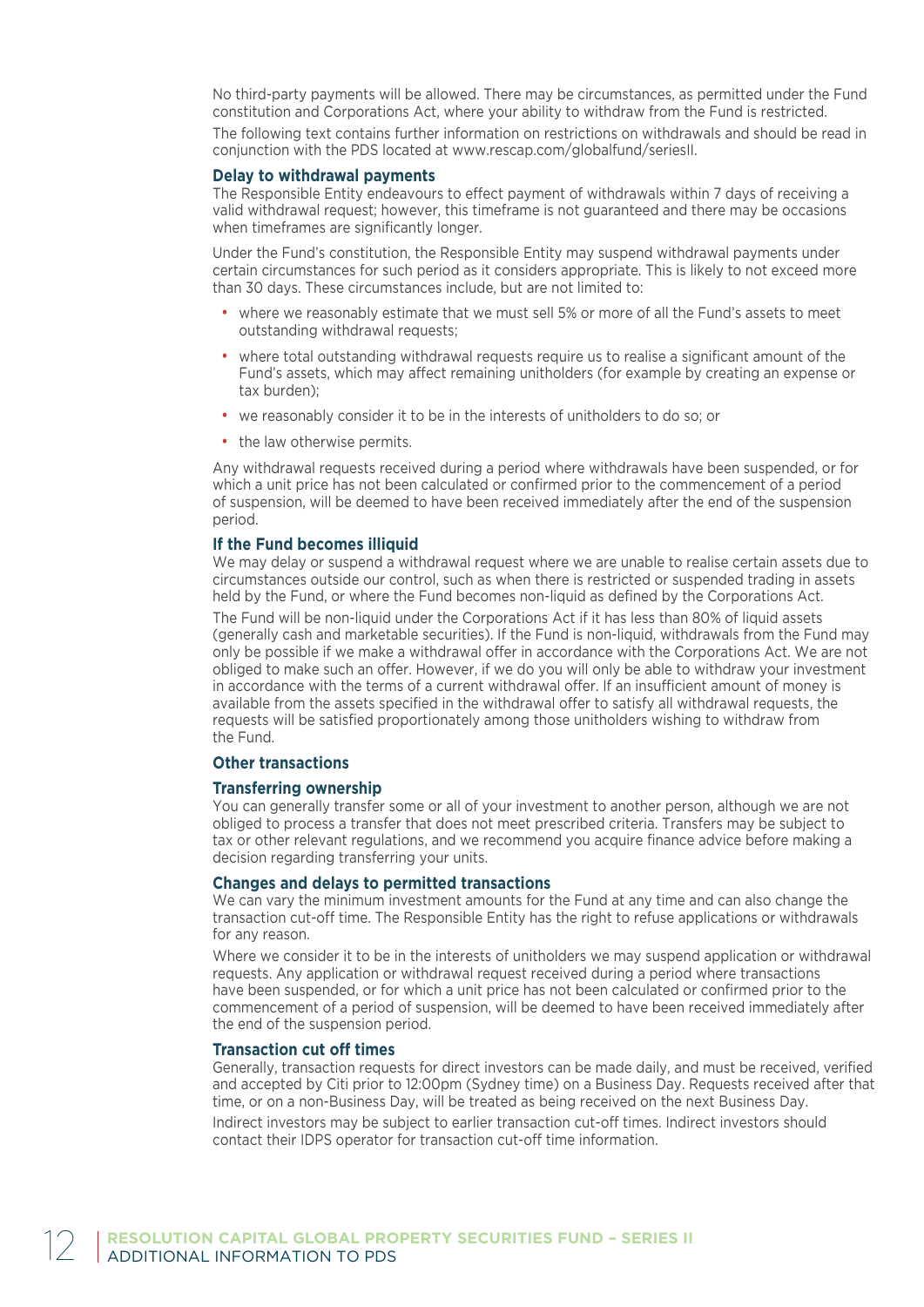# **6 PRIVACY**

# **How information will be used**

When investors apply to invest in the Fund, they acknowledge and agree that:

- a) they are required to provide the Responsible Entity with certain personal information to facilitate their application; and
- b) the Responsible Entity may be required to disclose this information to:
	- i. third parties carrying out functions on behalf of the Responsible Entity on a confidential basis;
	- ii. third parties if that disclosure is required by or to the extent permitted by law;
	- iii. related entities to the Responsible Entity, whether in Australia or any overseas jurisdiction; and,
	- iv. government or regulatory bodies (such as the Australian Taxation Office) when required by law.

If you have nominated an authorised representative or financial adviser for your investment, we may also provide information to them on their request.

All personal information will be collected, used and stored by the Responsible Entity in accordance with our Privacy Policy, a copy of which is available on request. We will use your information for the purpose of marketing products issued by us and our related entities. To ensure that the personal information we retain about you is accurate, complete and up to date, please contact us if any of your details change. You can unsubscribe from marketing communications from us at any time by contacting us.

If you choose not to disclose requested personal information, we may not be able to process your application or tell you about other investment opportunities.

# **Collecting and using your information**

We collect information for the following purposes:

- to process your application:
- to administer your investment and provide you with reports;
- to monitor and improve the quality of service provided to you; and
- to comply with regulatory or legal requirements, including the Corporations Act, the Proceeds of Crime Act, the Financial Transaction Reports Act, the Anti-Money Laundering and Counter-Terrorism Financing Act 2006 and the Foreign Account Tax Compliance Act and OECD Common Reporting Standard.

We also ask you for some personal details so that we, and our related companies, can keep in touch with you and tell you on an ongoing basis about our other products and services that could be useful to you. We may do this by telephone, electronic messages (e.g. email) and other means. Please contact us if you do not wish your details to be used for marketing purposes.

We may gather information about you from a third party. These include credit agencies, financial advisers, fund managers or intermediaries and spouses. We may also collect details of your interactions with us and our products and services (including from our records of any telephone and email interactions).

If you provide someone else's personal information to us, you must ensure that they first agree on the basis of this privacy section.

# Accessing and correcting your details

You can access, correct or update any personal information we hold about you, subject to some exceptions allowed by law, by contacting Pinnacle on 1300 010 311. We may charge a reasonable fee for access to your personal information.

# What happens if you don't provide information

If, for any reason, you don't provide all necessary information this may have implications for your account. For example:

- we may not be able to action transaction requests (additional application or withdrawal requests) until all required information has been provided;
- we may need to notify the Australian Tax Office or international tax offices, or apply the highest marginal tax rate to any payments made to your accounts; or
- other possible consequences.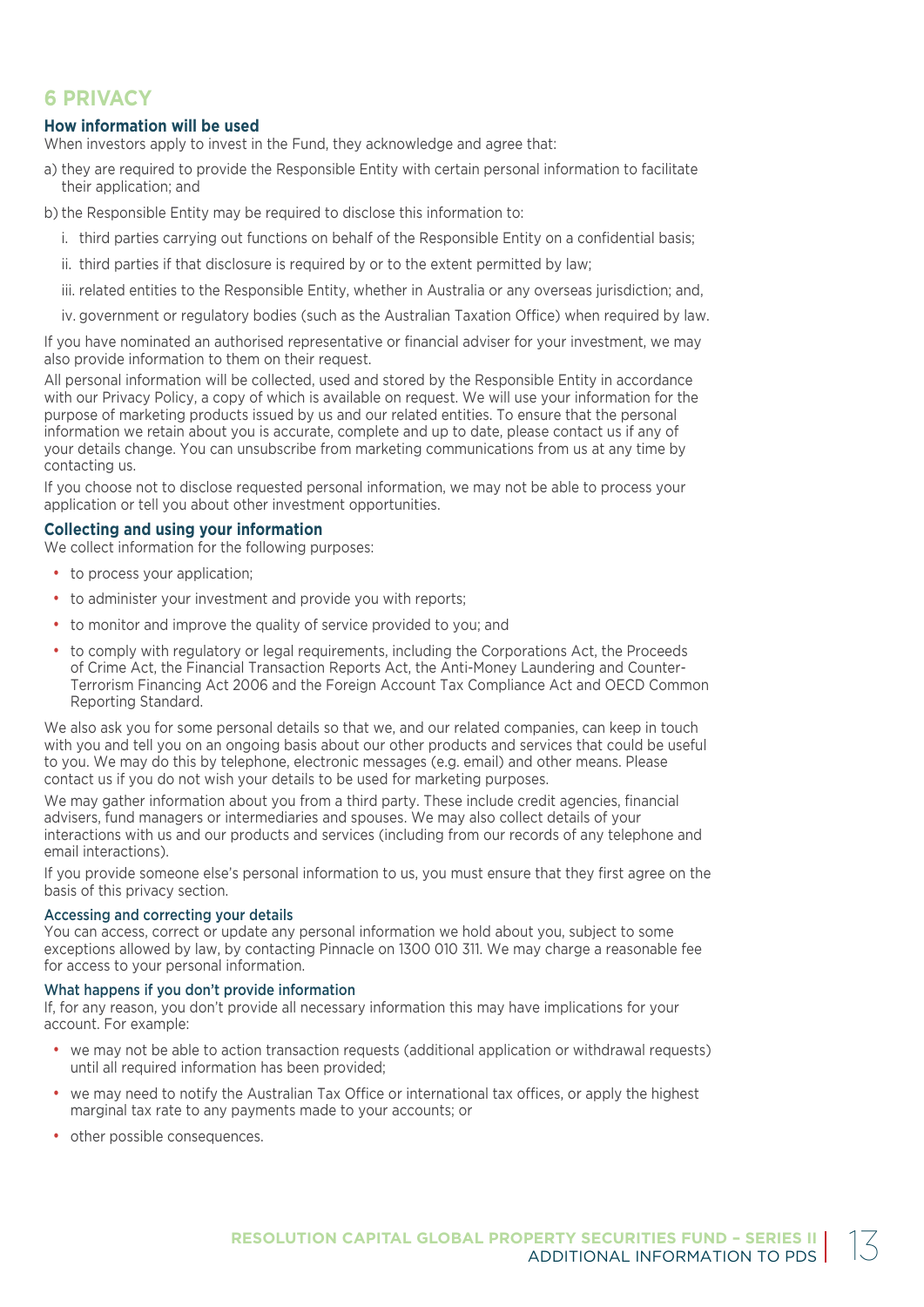# **Disclosing your information**

We exchange your personal information with your adviser, authorised representative, attorney and any other third parties if you request or provide consent to us. In addition, we may exchange personal information about you in the following circumstances:

- you consent to the disclosure;
- such disclosure is to your joint investor (if any):
- with companies that provide services to us, to our related companies, to the Fund, or on our behalf (and our related companies may also exchange personal information with these companies) on the basis they deal with such information in accordance with their respective privacy policies - for example administration, custody, investment management, technology, identity verification, auditing, registry, mailing or printing services. These service providers may be located outside Australia, where your personal information may not receive the same level of protection as that afforded under Australian law;
- where required or authorised by law, which may include disclosures to the Australian Taxation Office and other government or regulatory bodies; or
- with organisations related to us such as Pinnacle Investment Management Limited and its related bodies corporate, whether in Australia or any overseas jurisdiction.

# **7 INVESTMENT BY NEW ZEALAND INVESTORS**

# **Warning Statement – Issues to NZ investors**

This offer to New Zealand investors is a regulated offer made under Australian and New Zealand law. In Australia, this is Chapter 8 of the Corporations Act and regulations made under that Act. In New Zealand, this is subpart 6 of Part 9 of the Financial Markets Conduct Act 2013 and Part 9 of the Financial Markets Conduct Regulations 2014.

This offer and the content of the offer document are principally governed by Australian rather than New Zealand law. In the main, the Corporations Act and the regulations made under that Act set out how the offer must be made.

There are differences in how financial products are regulated under Australian law. For example, the disclosure of fees for managed investment schemes is different under the Australian regime.

The rights, remedies and compensation arrangements available to New Zealand investors in Australian financial products may differ from the rights, remedies and compensation arrangements for New Zealand financial products.

Both the Australian and New Zealand financial markets regulators have enforcement responsibilities in relation to this offer. If you need to make a complaint about this offer, please contact the Financial Markets Authority, New Zealand (http://www.fma.govt.nz). The Australian and New Zealand regulators will work together to settle your complaint.

The taxation treatment of Australian financial products is not the same as for New Zealand financial products.

If you are uncertain about whether this investment is appropriate for you, you should seek the advice of an appropriately qualified financial adviser.

The offer may involve a currency exchange risk. The currency of the financial product is not New Zealand dollars.

The value of the financial product will go up or down according to changes in the exchange rate between the Fund's stated currency and New Zealand dollars. These changes may be significant.

If you expect the financial product to pay any amounts in a currency that is not New Zealand dollars, you may incur significant fees in having the funds credited to a bank account in New Zealand in New Zealand dollars.

The dispute resolution process described in this offer document is available only in Australia and is not available in New Zealand.

# **8 HOW WE KEEP YOU INFORMED**

For the most up to date information on your investment, visit www.rescap.com/globalfund/seriesII. At Resolution Capital's website, you can:

- access the PDS and the annual financial reports for the Fund.
- download fund forms which includes the Application Form and other standard administration forms.
- monitor unit prices, investment performance, and changes to the Fund.
- read the latest reports and commentary from Resolution Capital's investment team.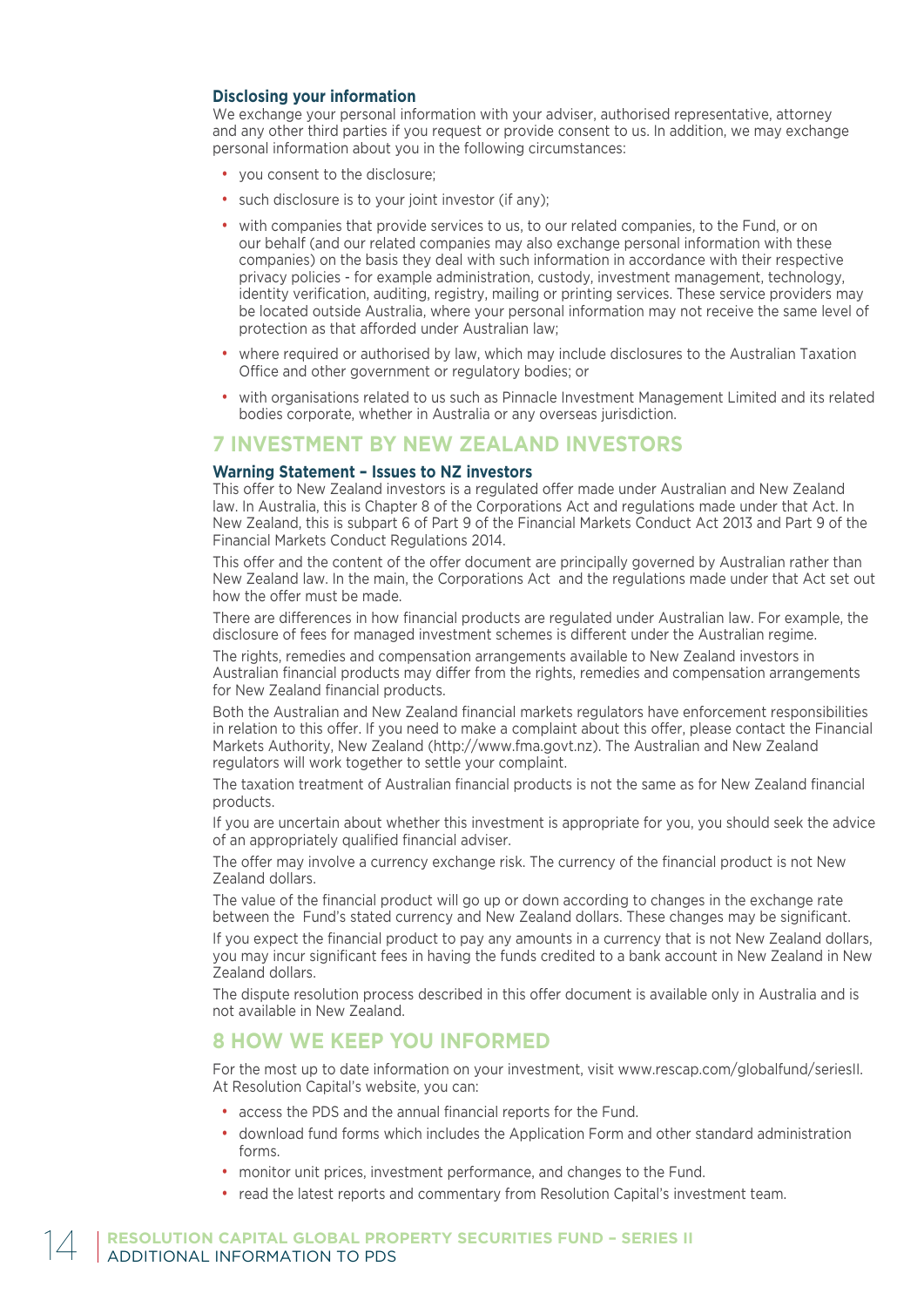By making an application to acquire a unit, you agree to receive certain communications and disclosures in relation the Fund and units in digital form.

# **Confirmation statement**

A statement of confirmation will be sent to you for your initial investment, as well as any additional investments and withdrawals.

# **Transaction statement**

You will receive a transaction statement on a half-yearly basis. The transaction statement will provide you with the total value of your investment as at the end of that period, including any switches, withdrawals, investments and distributions received.

# **Distribution statement**

When the Fund makes a distribution, a statement will be sent to you in the month following the end of a distribution period, detailing your income distribution and current balance.

# **Annual taxation statement**

After making any distribution for the period ended 30 June each year, an annual taxation statement will be forwarded to you shortly after 30 June.

# **Annual financial report**

The annual financial report for the Fund, detailing the financial performance of the Fund for the financial year ending 30 June, can be downloaded from www.rescap.com/globalfund/seriesII and will be available after 30 September each year.

# **Continuous disclosure**

The Responsible Entity will comply with the continuous disclosure requirements for disclosing entities under the Corporations Act where the Fund is a disclosing entity.

This means that the Fund will be subject to regular reporting and disclosure obligations and copies of documents the Responsible Entity lodges with ASIC for the Fund may be obtained from or inspected at an ASIC office.

Upon request, and at no charge, the Responsible Entity will also send you copies of:

- The most recent annual financial report for the Fund lodged with ASIC.
- Any half year financial reports for the Fund lodged with ASIC after the lodgement of the most recent annual financial report and before the date of the relevant PDS.
- Any continuous disclosure notices given by the Fund after the lodgement of that annual report and before the date of the PDS.

Also, we will comply with our continuous disclosure obligations for the Fund by publishing material information at www.rescap.com/globalfund/seriesII.

# Authorised Representative Form

Appointment of authorised representative

A person appointed as your authorised representative is authorised by you to:

- apply for units in the Fund and sign all documents necessary for this purpose;
- make requests to redeem all or some of your units (Note: redemptions processed as directed by the authorised representative, fully discharges our redemption obligations to you); and
- make written requests for information regarding your investment.

The Responsible Entity may act on the sole instructions of the authorised representative until the Responsible Entity is notified that the appointment of the authorised representative is terminated.

You can cancel an appointment of an authorised representative by giving the Responsible Entity 14 days prior notice. Termination of an appointment does not prejudice the following statement.

By appointing an authorised representative, you agree to release, discharge and indemnify the Responsible Entity from and against any loss, expense, action, claims or other liability which may be suffered by you or brought against the Responsible Entity for any actions or omissions by you or your authorised representative, whether authorised or not by you or your authorised representative. Any request for information by an authorised representative will be responded to in writing only.

Such written responses will be sent to the authorised representative's email/fax/residential address nominated on the Authorised Representative Form.

If an authorised representative is a partnership or a company, any one of the partners or any director of the company is each individually deemed to have the powers of the authorised representative. It is sufficient for the Responsible Entity to show that it had reasonable grounds for belief that an action was taken, or a request given by or for an authorised representative, when determining whether an action or request was taken or given by the authorised representative.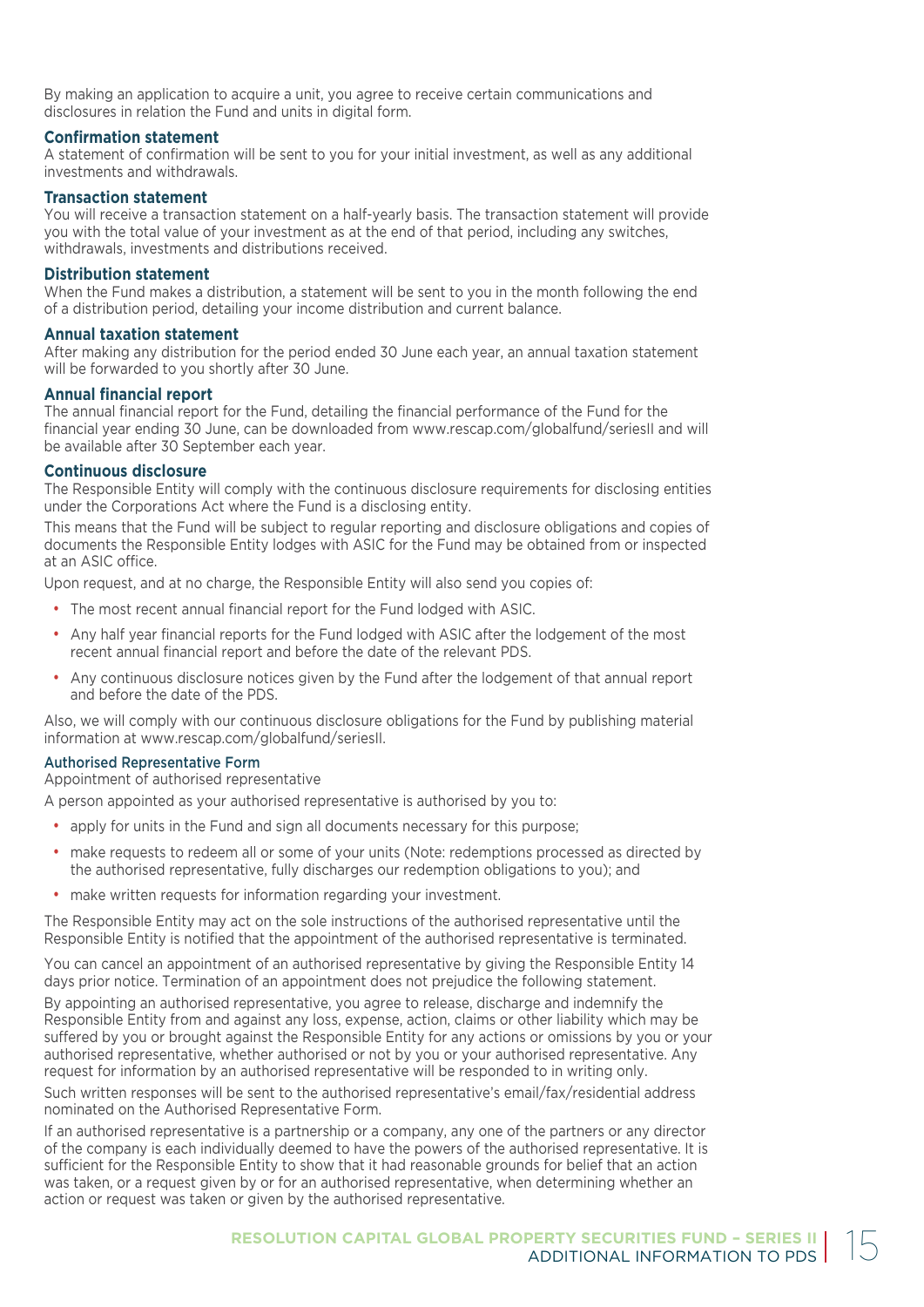# **9 DEFINED TERMS**

| <b>TERM</b>                                            | <b>DEFINITION</b>                                                                                                                                                                                                                                                                                                                      |
|--------------------------------------------------------|----------------------------------------------------------------------------------------------------------------------------------------------------------------------------------------------------------------------------------------------------------------------------------------------------------------------------------------|
| <b>Resolution Capital</b>                              | Resolution Capital Limited ABN 50 108 584 167 AFSL 274491                                                                                                                                                                                                                                                                              |
| <b>ABN</b>                                             | <b>Australian Business Number.</b>                                                                                                                                                                                                                                                                                                     |
| <b>AFSL</b>                                            | an Australian financial services licence issued by ASIC.                                                                                                                                                                                                                                                                               |
| <b>AMIT</b>                                            | attribution managed investment trust.                                                                                                                                                                                                                                                                                                  |
| <b>AML/CTF Law</b>                                     | our obligations under the Anti-Money Laundering and Counter-<br>Terrorism Financing Act 2006 (Cth) and associated rules and<br>regulations.                                                                                                                                                                                            |
| <b>Application Form</b>                                | the application form for the Fund.                                                                                                                                                                                                                                                                                                     |
| ASIC                                                   | Australian Securities & Investments Commission.                                                                                                                                                                                                                                                                                        |
| <b>Business Day</b>                                    | a day which is not a Saturday, Sunday or public holiday in New South<br>Wales, Australia.                                                                                                                                                                                                                                              |
| <b>Buy/Sell Spread</b>                                 | the difference between the entry and exit price for a Fund, relating<br>to transaction costs. It is a set, average percentage amount paid by<br>investors when they transact.                                                                                                                                                          |
| <b>CGT</b>                                             | Capital Gains Tax.                                                                                                                                                                                                                                                                                                                     |
| <b>Corporations Act</b>                                | the Corporations Act 2001 (Cth) and Corporations Regulations 2001.                                                                                                                                                                                                                                                                     |
| <b>CRS</b>                                             | <b>OECD Common Reporting Standards.</b>                                                                                                                                                                                                                                                                                                |
| <b>FATCA</b>                                           | Foreign Account Tax Compliance Act.                                                                                                                                                                                                                                                                                                    |
| Fund                                                   | Resolution Capital Global Property Securities Fund - Series II ARSN<br>118 190 542                                                                                                                                                                                                                                                     |
| Administrator                                          | the appointed administrator of the Fund is Citigroup Pty Limited.                                                                                                                                                                                                                                                                      |
| Custodian                                              | the appointed custodian of the Fund is Citigroup Pty Limited.                                                                                                                                                                                                                                                                          |
|                                                        |                                                                                                                                                                                                                                                                                                                                        |
| <b>Fund Forms</b>                                      | the Resolution Capital Fund Forms which incorporates all the<br>necessary forms required for applying to or redeeming from<br><b>Resolution Capital Funds.</b>                                                                                                                                                                         |
| Gross Asset Value (GAV)                                | the market value of a Fund's assets determined in accordance with<br>the constitution and applicable accounting standards.                                                                                                                                                                                                             |
| <b>Illiquid</b>                                        | that a Fund has liquid assets that amount to less than 80% of the<br>Fund's assets having regard to Section 601KA of the Corporations<br>Act.                                                                                                                                                                                          |
| <b>Investor Directed</b><br>Portfolio Service ('IDPS') | or IDPS-like scheme or a nominee or custody service (collectively<br>referred to as master trusts or wrap accounts), refers to a service that<br>allows a person to access the Fund indirectly.                                                                                                                                        |
| Initial investment                                     | an investor's initial investment which requires the opening of a new<br>Fund account.                                                                                                                                                                                                                                                  |
| <b>Investment Manager</b>                              | Resolution Capital Limited ABN 50 108 584 167 AFSL 274491                                                                                                                                                                                                                                                                              |
| Liquid                                                 | that a Fund has liquid assets that amount to at least 80% of the Fund's<br>assets having regard to Section 601KA of the Corporations Act.                                                                                                                                                                                              |
| <b>PDS</b>                                             | Product Disclosure Statement for the Fund.                                                                                                                                                                                                                                                                                             |
| Net Asset Value (NAV)                                  | the total value of the Fund's underlying investment portfolio, less any<br>fees, charges, expenses and other liabilities accrued by the Fund, but<br>excludes unitholder liabilities.                                                                                                                                                  |
| <b>Personal Information</b>                            | information or an opinion (including information or an opinion<br>forming part of a database) whether true or not, and whether<br>recorded in a material form or not, about an individual whose identity<br>is apparent, or can reasonably be ascertained, from the information or<br>opinion, which is collected or held by Pinnacle. |